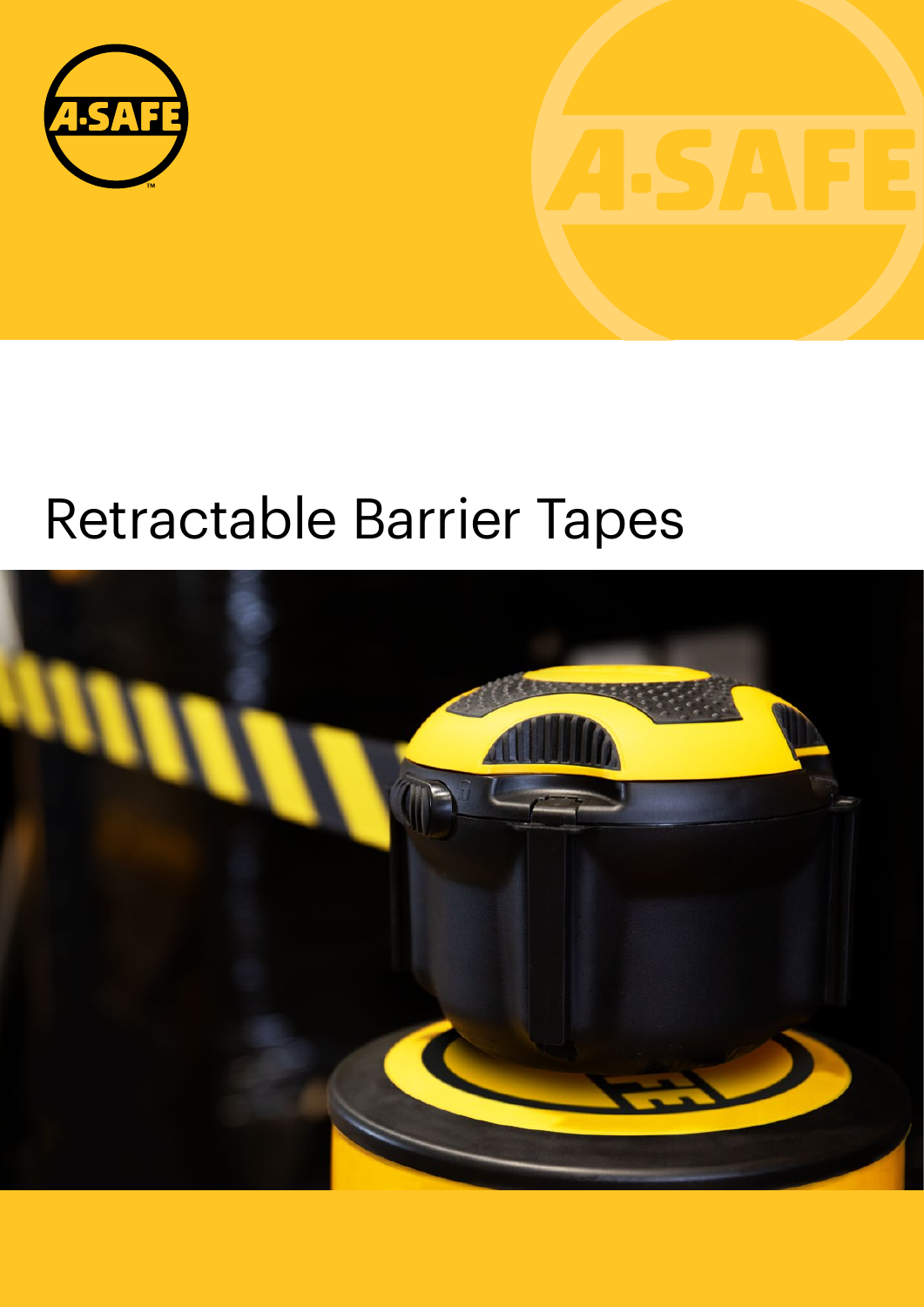#### Retractable Barrier Tapes Range

The A-SAFE range of retractable barrier tapes offers a versatile solution for temporarily restricting vehicle or pedestrian movements within your facility. Quick to deploy, the bright yellow and black chevron fabric tapes serve as both a visual warning and a physical cordon, allowing you to close walkways, vehicle routes and racking aisles easily and safely. Furthermore, unlike cones, which take up storage space and can create a trip hazard, space-saving self-retracting barrier tape reels can be installed easily to A-SAFE barrier posts or temporarily fitted to warehouse racking.

The range also includes a useful signboard accessory that can be mounted in seconds to tape reel units, enabling you to further enhance safety with your own custom A4 signage.



The A4 Sign Board improves site safety by displaying critical notices and signage to pedestrians and vehicle drivers.

Quick to install, it can be used as an accessory to the A-SAFE Retractable Barrier Tape Post Kit or attached using an optional housing unit (sold separately).

The Sign Board features a polycarbonate protective sleeve for holding any A4 sized document, allowing complete customisation of signage.

The post-mounted retractable barrier kit provides a temporary cordon to prevent access to walkways or zones within a facility. It rapidly controls the flow of traffic and is ideal for closing off an area for activities such as cleaning and maintenance.

The multi-directional, self-retracting barrier tape reel is universally compatible with any polymer barrier system and fits easily to post caps with a diameter of 80mm or more. The extendable fabric tape can be clipped in place using a multi-directional, post-mounted receiver or a vertical surface-mounted receiver.

The rack-mounted retractable barrier kit reduces the risk of accidents and pedestrian injuries by temporarily preventing vehicle access to racking aisles during manual activities such as maintenance and rack inspection. Easy to deploy and highly visible, the yellow and black chevron puller tapes serve as both a visual warning and a physical barrier.



The kit is fully portable and comes with a robust carry case, while multiple mounting options ensure self-retracting reel units and receivers can be quickly deployed on a wide range of racking systems



#### Retractable Barrier Tape Post Kit

#### Retractable Barrier Tape Racking Kit

#### Kit contents

#### Kit contents

2 x lockable self-retracting 9m tape reels



## 1 x lockable

self-retracting



9m tape reel



4 x receiver units

#### 1 x carry case

1 x post receiver unit Easy fit to any polymer barrier post with a minimum

Attachment unit can be fitted using magnetic or cord-mounted fitments 1 x vertical receiver unit Featuring mounting holes and integrated magnetic mounts

diameter of 80mm



#### A4 Sign Board Unit



Reverse



Sign Board attached to the optional housing unit (sold separately)